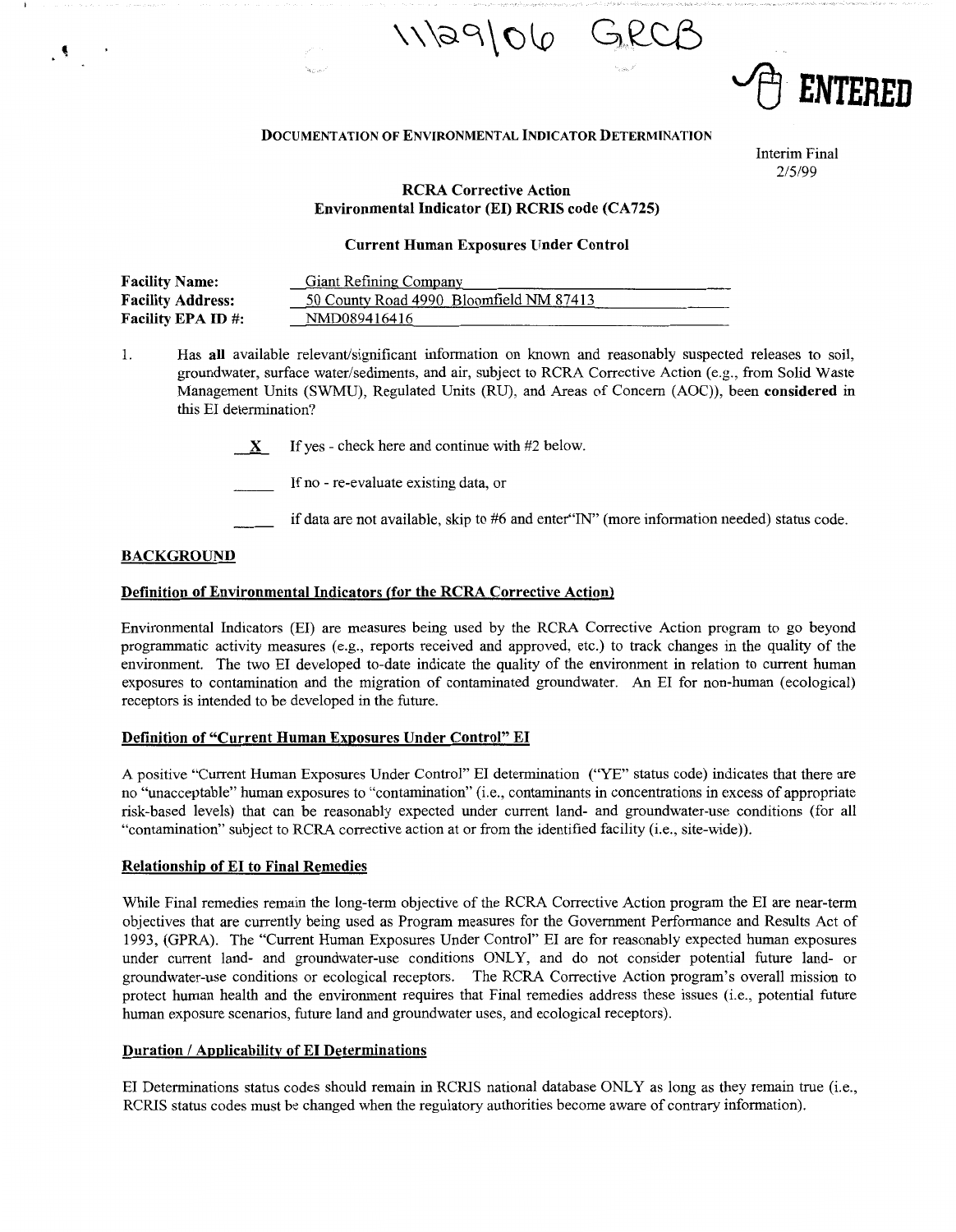## **Current Human Exposures Under Control**  Environmental Indicator (EI) RCRIS code (CA725) Page 2 of 14

2. Are groundwater, soil, surface water, sediments, or air **media** known or reasonably suspected to be **"contaminated"'** above appropriately protective risk-based "levels" (applicable promulgated standards, as well as other appropriate standards, guidelines, guidance, or criteria) from releases subject to RCRA Corrective Action (from SWMUs, RUs or AOCs)?

|                                   | <u>Yes</u>      | <u>No</u> |      | Rationale / Key Contaminants           |
|-----------------------------------|-----------------|-----------|------|----------------------------------------|
| Groundwater                       | $\underline{X}$ |           |      | VOCs, SVOCs, TPH, Cr, Pb, Hg, and MTBE |
| Air (indoors) <sup>2</sup>        |                 |           | $NA$ |                                        |
| Surface Soil (e.g., $\leq 2$ ft   | $\underline{X}$ |           |      | BTEX, SVOCs and TPH                    |
| Surface Water                     |                 |           |      | <b>BTEX</b>                            |
| Sediment                          | $\mathbf{X}$    |           |      | BTEX, SVOCs, TPH                       |
| Subsurf. Soil (e.g., $>2$ ft) $X$ |                 |           |      | <b>BTEX, SVOCs and TPH</b>             |
| Air (outdoors)                    |                 |           |      | BTEX, hydrogen sulfide                 |

If no (for all media) - skip to  $#6$ , and enter "YE," status code after providing or citing appropriate "levels," and referencing sufficient supporting documentation demonstrating that these "levels" are not exceeded.

\_x\_ If yes (for any media) - continue after identifying key contaminants in each "contaminated" medium, citing appropriate "levels" (or provide an explanation for the determination that the medium could pose an unacceptable risk), and referencing supporting documentation.

If unknown (for any media) - skip to #6 and enter "IN" status code.

### Rationale and Reference(s):

Groundwater contamination as phase-separated hydrocarbons (SPH), dissolved-phase BTEX (benzene, toluene, ethylbenzene, xylenes), other volatile organic compounds (VOCs), naphthalene and other semivolatile organic compounds (SVOCs), Methyl Tertiary-Butyl Ether (MTBE), gasoline- diesel- and oilrange organics (GRO, DRO and ORO), and chromium are present beneath the refinery facility. Based on information provided in Giant Refining Company's, Bloomfield Refinery (Giant) "Discharge Plan Application, Site Investigation and Abatement Plan" (Volumes I and II, July, 1999), the refinery is conducting ongoing total fluids recovery as an interim measure to prevent the migration of contaminants in the groundwater. The lateral extent of the phase-separated hydrocarbon plume has expanded since removal of the hydraulic barrier created by leaks from the Hammond Irrigation Ditch bordering the downgradient side of the refinery.

Historically, hydrocarbon contamination was observed in riverbank deposits along the San Juan River located adjacent to the north of the refinery. Giant Refining Company has constructed a barrier wall along the riverbank, consisting of sheet piles to depths of approximately 15 feet below surface grade and extended by a slurry wall to depths of approximately 30 feet below grade, at the locations where hydrocarbon contamination was observed in the riverbank sediments (the River Terrace Area). Evidence of hydrocarbon contamination has since been observed in seeps along the riverbank since installation of the barrier wall and in a well located on the river side of the barrier.

Petroleum-related contaminants present in the northwest portion of the facility present in various media pose potential exposures to construction workers, and refinery personnel. The information presented below identifies the events from 2001 to present which indicate current human exposures are not under control. Since the June 2001 CA725 determination, contaminants in the water table aquifer have migrated to the northwest portion of the facility and discharged at the contact between unconsolidated sand and gravel deposits and the Nacimiento Formation, into drainages that connect with the San Juan River. Contamination was also discovered at the River Terrace Area, located adjacent to the San Juan River, in groundwater and subsurface soils. Contaminants are present in groundwater, surface water, sediments, and surface soils,  $(e.g., < 2 \text{ feet})$ , subsurface soil  $(e.g., > 2 \text{ feet})$ .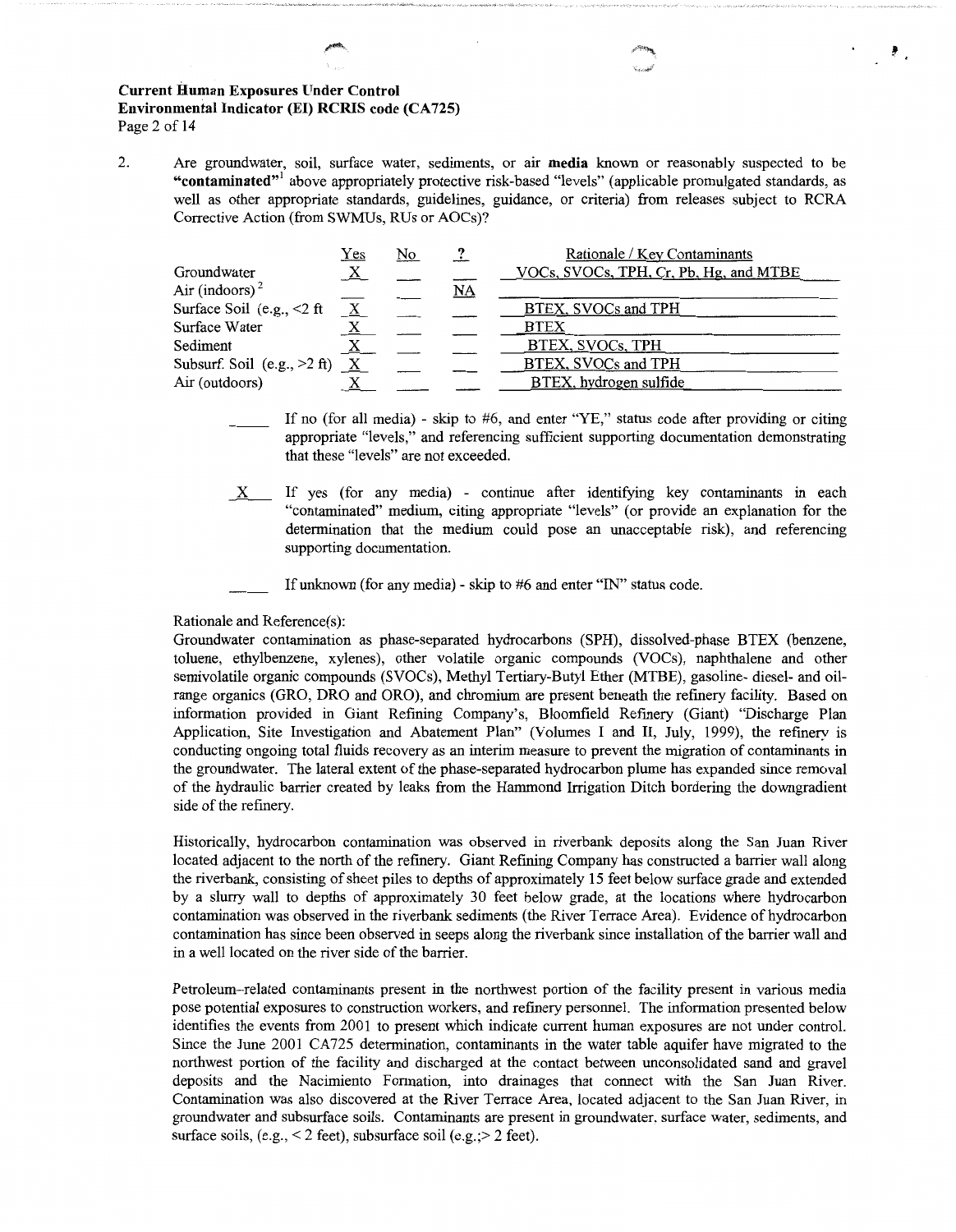Groundwater contaminants detected beneath the facility include SPH and dissolved-phase BTEX and other VOCs, naphthalene and other SVOCs, MTBE, GRO, DRO and ORO, chromium, lead, and mercury.

Surface water contaminants include dissolved-phase BTEX and have been detected in the San Juan River and the Raw Water Ponds (process water supply). This information is documented in the monthly analytical laboratory results for monthly sampling (November 2005-March 2005) at the Raw Water Ponds and the "Release North of MW-45 Progress Report 9/22/04".

Contaminants detected in surface and subsurface soils, and sediment include BTEX and other VOCs, SVOCs, DRO, and GRO at the River Terrace Area, Seeps MW-45, MW-46, and MW--47 located along the bluff and in drainages intersecting the San Juan River, and also detected in soils during the installation of the Hammond Ditch Liner and North Boundary Barrier Wall. (see references)

Outdoor air is subject to VOC and hydrogen sulfide contamination released from process vents, valves, API separator, tanks, and the surface impoundments.

The Hammond Irrigation Ditch is located along the refinery's northern and western boundaries between the refinery and the San Juan River. The Hammond Conservancy District and Giant lined the Hammond Irrigation Ditch with concrete in 2001 and 2002. The water present in the ditch acted as a hydraulic barrier prior to installation of the liner, confining the bulk of the contaminants to within the refinery boundaries. Giant also installed a french drain to act as a recovery system and to preserve the integrity of the concrete liner. In January 2003, the New Mexico Environment Department (NMED) required the facility to install three monitoring wells (MW-45, MW-46, MW-47) on the north and west sides of the newly lined ditch to evaluate the effectiveness of the recovery system and to determine whether petroleum contamination was migrating beyond the irrigation ditch. In December 2003, the refinery notified NMED of the discovery of SPH in groundwater monitoring well MW-47, located on the river side of the ditch opposite the process area.

In October 2003, Giant informed NMED of the discovery of hydrocarbons in the #1 East Outfall located northeast of Tanks 13 and 14. Since the discovery of hydrocarbons, Giant has pumped the discharge from the #1 East Outfall to a collection tank (Tank #38) where the water is then routed to a separator tank (Tank #33), which separates emulsified hydrocarbons by gravitation. The underflow is then routed for discharge to the raw water ponds. During monthly sampling from November through March 2005, effluent from the #1 East Outfall recovery system entering the raw water ponds exceeded the New Mexico Water Quality Control Commission (WQCC) standard for benzene of 10 micrograms per liter  $(\mu g/L)$  at concentrations ranging from 25  $\mu$ g/L to 99.7  $\mu$ g/L.

In August 2004, NMED discovered active releases of petroleum hydrocarbons to drainages on the north side of the Facility. The drainages are small tributaries to the San Juan River. The releases are identified as the Seep North ofMW-45. During the inspection of the drainages in 2004, hydrocarbons had contaminated sediments, surface soils, and subsurface soils and migrated to the San Juan River.

In November and December 2004 Giant discovered additional active releases in arroyos northwest of the Facility. The releases are identified as the Seep North of MW-46 and Seep North of MW-47. These seeps exhibited hydrocarbon stained sediments, surface and subsurface soils and dead vegetation. To assess contaminant migration from these releases, water samples were collected from the San Juan River at the following four locations: North of MW-45, North of MW-46, River Downstream of the Facility, and River Upstream of Facility. River water samples collected in August 2004 from sampling points identified as North of MW-45 and North of MW-46 (initially identified as the Draw North of MW-47) exceeded the maximum contaminant levels (MCL) for benzene (5  $\mu$ g/L) at concentrations of 9.7  $\mu$ g/L and 6.3  $\mu$ g/L, respectively.

In October 2004 and April 2005, Giant conducted an investigation at the river terrace, landward of the sheet-pile barrier wall located along the river northeast of the refinery process area to evaluate for the presence and extent of hydrocarbons in groundwater. During the investigation, two monitoring wells (MW-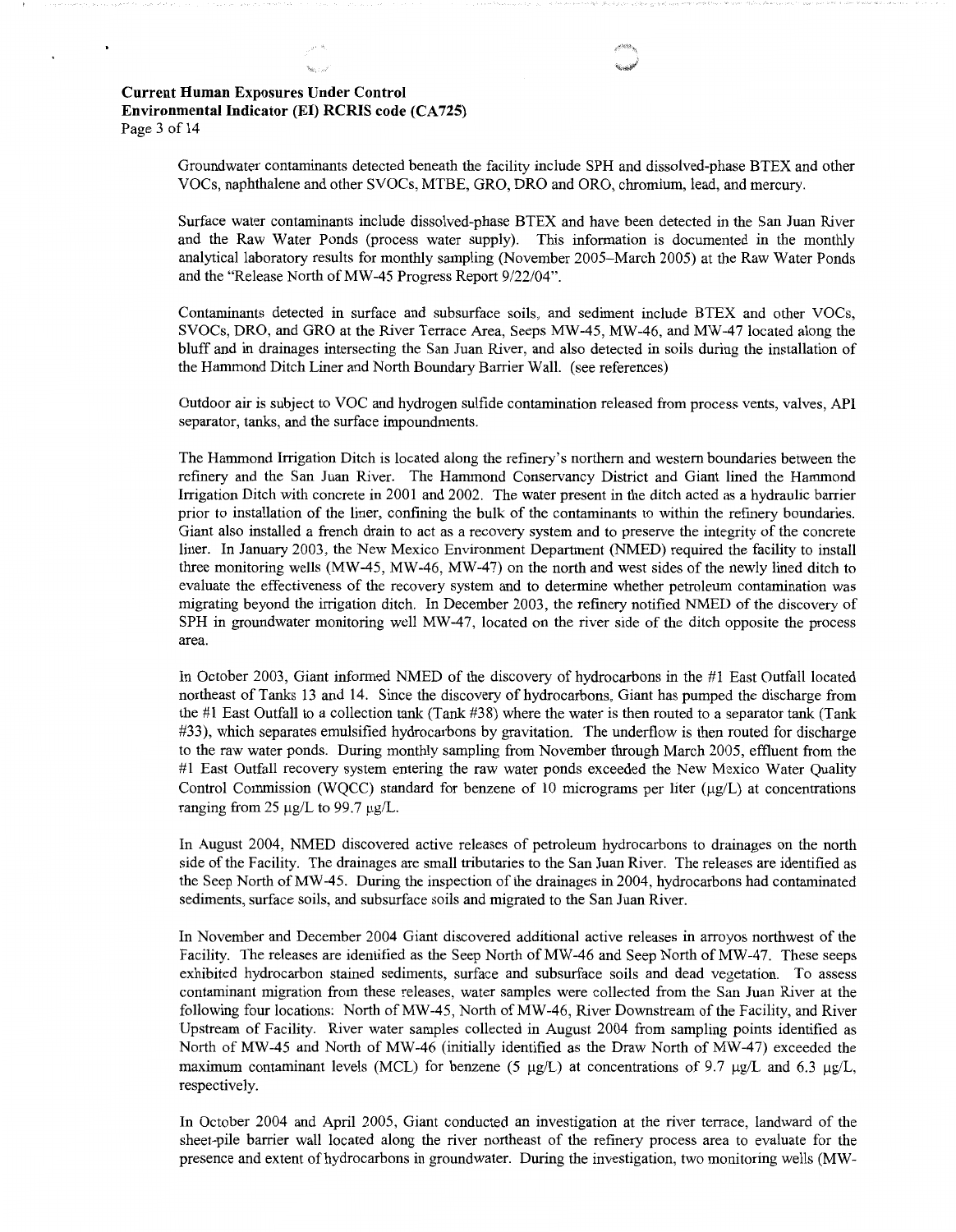48 and MW-49) and 13 temporary well points (TP-1 through TP-13) were installed. Hydrocarbon contamination was detected in soil and groundwater samples collected from the borings. The highest concentrations of contaminants were detected near the sheet pilings and barrier wall (installed in 1999). Hydrocarbon contamination also extended to the east. In October of 2004, contaminant concentrations detected in groundwater samples collected from Temporary Wells TP-1, TP-2, TP-5, TP-6, and TP-8 exceeded both the NM WOCC standard for benzene (10  $\mu$ g/L) and the EPA MCL (5  $\mu$ g/L) with concentrations ranging from 98 µg/L to 3,100 µg/L. The sample results also exceeded the WQCC standard for toluene (750  $\mu$ g/L) and EPA MCL (1,000  $\mu$ g/L) in TP-2 with a concentration of 8,200  $\mu$ g/L. Groundwater samples collected from TP-1, TP-2, TP-4, TP-5, TP-6, and TP-8 contained concentrations that exceeded the WOCC standard for ethylbenzene (750  $\mu$ g/L) and EPA MCL (700  $\mu$ g/L) with concentrations ranging from 810  $\mu$ g/L to 5,200  $\mu$ g/L. The WQCC standard for xylenes (620  $\mu$ g/L) was exceeded in TP-1, TP-2, TP-4, TP-5, TP-6, and TP-8 with concentrations ranging from  $1,600 \mu g/L$  to 39,000 µg/L.

### **Documented Groundwater Contamination**

Chemical analyses of groundwater samples collected in March and August 2003, detected benzene and ethylbenzene in excess of the EPA MCLs and WQCC standards in the following monitoring wells and piezometers: MW-47, MW-45, P-4, and P-5 which are located on the north side (downgradient) of Hammond Ditch. Benzene concentrations ranged from 160 µg/L to 4,400 µg/L and ethylbenzene concentrations ranged from 3,000  $\mu$ g/L to 5,500  $\mu$ g/L. Groundwater samples collected from MW-45, P-4, and P-5 exceeded the WQCC standards and EPA MCLs for toluene and total xylenes at concentrations ranging from 630 µg/L to 3,000 µg/L and 10,000 to 30,000 µg/L, respectively.

Chemical analyses of groundwater samples collected in August 2003 revealed chloride concentrations exceeding the WQCC standard (250,000  $\mu$ g/L) in monitoring wells MW-3, MW-13 (located in the southeastern portion of the facility), MW-27, MW-32, MW-33 (located southwestern portion of the Facility), and MW-47 (located on the north (downgradient) side of Hammond Ditch and east of the process area) at concentrations ranging from  $360,000 \mu g/L$  to  $1,400,000 \mu g/L$ . Sulfate exceeded the WQCC standard (600,000 µg/L) in groundwater samples collected from MW-3, MW-8, MW-12, MW-32, and MW-33 at concentrations ranging from 840,000 to 1,900,000  $\mu$ g/L.

During the March and August 2004 semi-annual and annual groundwater monitoring events, contaminant concentrations detected in groundwater samples collected from monitoring wells and piezometers MW-20, MW-45, MW-47, P-4, P-5, and P-6 exceeded the EPA MCL and WQCC standard for benzene at concentrations ranging from 560  $\mu$ g/L to 21,000  $\mu$ g/L. Toluene exceeded the WQCC standard (750  $\mu$ g/L) in samples collected from monitoring wells MW-20 and MW-45 at concentrations of 1,200  $\mu$ g/L and 860 µg/L, respectively. Ethylbenzene concentrations also exceeded the WQCC standard and EPA MCL in MW-45, MW-47, P-4, P-5, and P-6 at levels ranging from 900  $\mu$ g/L to 9,100  $\mu$ g/L. Groundwater samples collected from MW-45, MW-47, P-4, P-5, and P-6 exceeded the WQCC standard for total xylenes (620  $\mu$ g/L) at levels ranging from 7,900  $\mu$ g/L to 32,000  $\mu$ g/L. These wells are located on the north side (downgradient) of Hammond Ditch toward the San Juan River with the exception of MW-20, which is located on the south side of Hammond Ditch.

During the August 2004 annual groundwater sampling event, contaminant concentrations detected in groundwater samples collected from the following monitoring and recovery wells exceeded the WQCC standard and EPA MCL for benzene: MW-11, MW-26, and MW-31 (located south of Sullivan Road offsite), MW-21, MW-30, RW-14, RW-15, and RW-16 (located in the tank farm area), MW-39 and RW-3 (located in the vicinity of the Process area) at concentrations ranging from 130  $\mu$ g/L to 9,400  $\mu$ g/L. Contaminants in groundwater samples exceeded the WQCC standard and EPA MCL for toluene in RW-14 and RW-15 at concentrations of 17,000 µg/L and 15,000 µg/L, respectively. The WQCC standard and EPA MCL for ethylbenzene was exceeded in groundwater samples collected from MW-30, RW-14, and RW-15 at concentrations ranging from 1,900 µg/L to 3,200 µg/L. The WQCC standard for total xylenes (620 µg/L) was exceeded in groundwater samples collected from monitoring and recovery wells MW-30, MW-31, MW-39, RW-03, RW-14, RW-15, and RW-15 at concentrations ranging from 1,200  $\mu$ g/L to 22,000  $\mu$ g/L.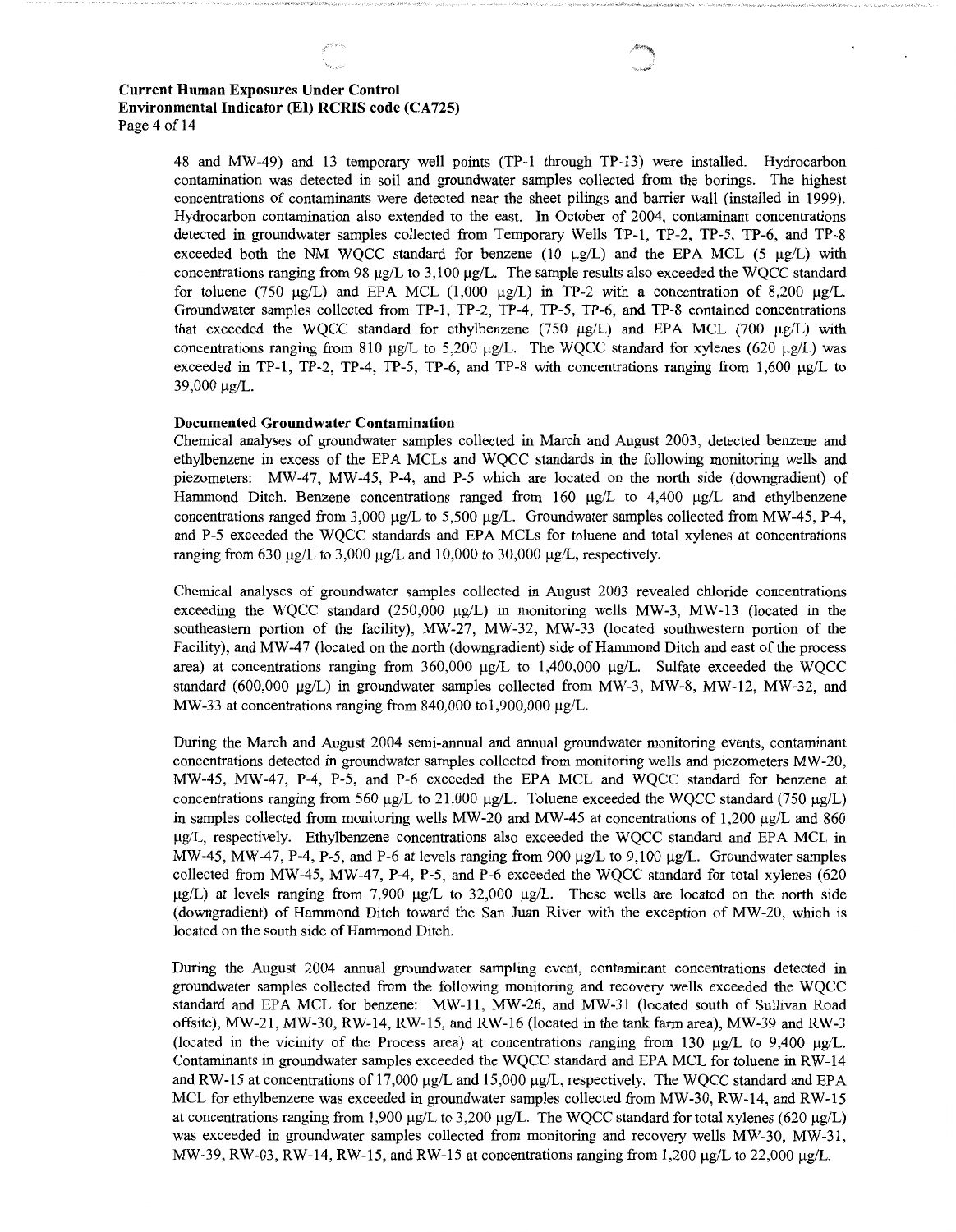# **Current Human Exposures Under Control Environmental Indicator (EI) RCRIS code (CA725)** Page 5 of 14

Analyses of the March and August 2004 groundwater sampling events, detected MTBE in the following monitoring wells and piezometer: MW-13, MW-20, MW-21, MW-29, MW-35, MW-36, MW-37, MW-38, MW-44, and P-6 at concentrations ranging from 2.6  $\mu$ g/L to 26,000  $\mu$ g/L. These wells are located in the tank farm area, north of the process area, and south of Sullivan Road. The EPA Region 6 Human Health Medium-Specific Screening Level (HHMSSL) for MTBE is 6.2 µg/L. MTBE also is classified as a NM WQCC toxic pollutant.

In August 2005, groundwater sampling revealed benzene concentrations above the WQCC standard and EPA MCL in TP-1, TP-2, TP-5, TP-6, and TP-8, ranging from 280 µg/L to 6,100 µg/L. A groundwater sample collected from TP-2 exceeded the WQCC standard and EPA MCL for toluene at a concentration of 8,700 µg/L. Contaminants detected in groundwater samples collected from TP-1, TP-2, TP-5, TP-6, and TP-8 exceeded the WQCC standard and EPA MCL for ethylbenzene at concentrations ranging from 2,800 µg/L to 4,200 µg/L. Total xylenes detected in samples collected from TP-1, TP-2, TP-5, TP-6, and TP-8, exceeded the WQCC standard (620 µg/L) at concentrations ranging from 7,500 µg/L to 25,00 µg/L.

Monitoring wells MW-48 (located on the refinery side of the River Terrace sheet pile) and MW-49 (located on the river side of sheet pile) were installed on October 28, 2004. During the installation, soil samples were collected. The soil sample collected during the installation of MW-48 at 5.0 to 6.5 feet contained DRO and GRO concentrations of 140,000 micrograms per kilogram ( $\mu$ g/kg) and 1,500,000  $\mu$ g/kg, respectively. During the installation ofMW-49, a soil sample was collected at a depth of 5.0 feet to 6.5 feet and contained GRO at 550,000 µg/kg.

TPH as DRO was detected in samples collected from TP-1, TP-2, TP-4, TP-5, TP-6, and TP-8 which exceed the Potable Groundwater (GW-1) guideline of 200 µg/L for unknown oil, found in the *New Mexico Environment Department TPH Screening Guidelines* (November 2005) at concentrations ranging from 1,100 µg/L to 7,800 µg/L.

As a result of the various releases described above, Giant has excavated contaminated soils at the seeps, has installed containment structures, and implemented various interim measures to help limit off-site migration of petroleum hydrocarbons along the north property boundary of the facility. The first interim measure was the installation of a soil-bentonite slurry containment barrier wall and a total fluids collection and observation well system between January and April 2005. The barrier wall extends approximately 8 to 28 feet below the ground surface in depth, and approximately 2,600 feet in length along the north refinery boundary on the north side of Hammond Ditch, from County Road 4990 to approximately 200 feet east of El Paso pipeline corridor. The fluid collection system consists of 15 recovery wells located between the refinery and the barrier wall and 14 monitoring wells located between the San Juan River and the barrier wall. The second interim measure was the installation of a bioventing remediation system to reduce hydrocarbon concentrations in the area of the river terrace. The bioventing system is comprised of 13 bioventing wells (BV-1 to BV-13) and three dewatering (DW) wells MW-48 serving as a dual purpose well, DW-1 and DW-2. The installation of the North Boundary Barrier wall appears to have slowed but not eliminated the migration of contamination toward the San Juan River. It is unclear if this will be the final remedy. The effectiveness of the bioventing system is remediating the river terrace area is still being evaluated.

### REGULATED UNIT SUMMARY

NMED has determined that Giant Refining Company's Bloomfield Refinery has one regulated unit in interim status consisting of the North and South Oily Water Ponds, a surface impoundment system now designated as the North Aeration Lagoon (NAL) and the South Aeration Lagoon (SAL). The NAL and SAL are located in the northwest portion of the facility, north of the API Separator and south of Hammond Ditch. The NAL and SAL operate as a hazardous waste treatment unit that is regulated under the authority of the Hazardous Waste Act due to the treatment of benzene (hazardous waste Code D018). The NAL and SAL are utilized to treat refinery wastewater effluent discharged from the API Separator by aeration which meets the definition of aggressive biological treatment as defined in 20.4.1.200 NMAC (incorporating 40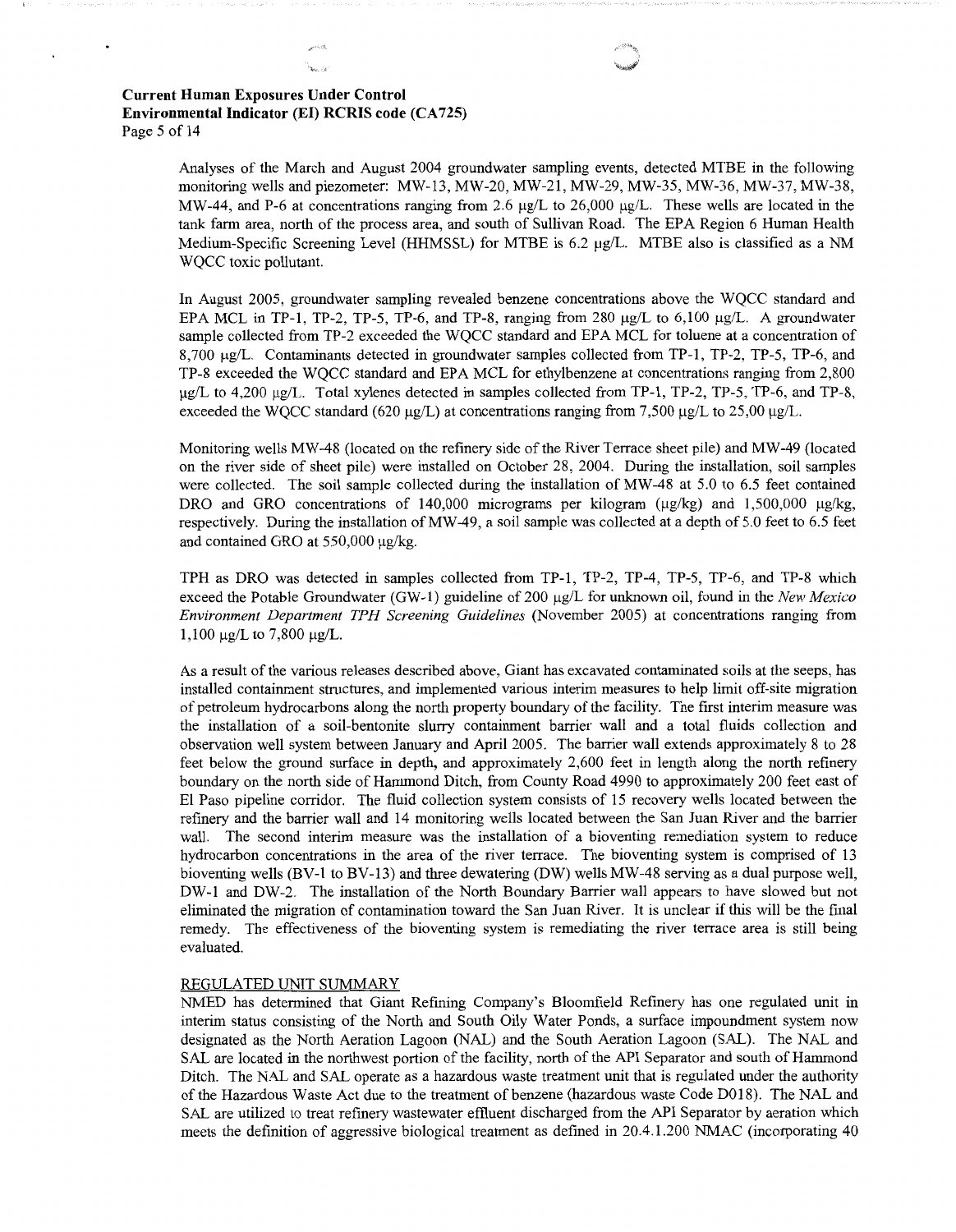## **Current Human Exposures Under Control Environmental Indicator (El) RCRIS code (CA 725)**  Page 6 of 14

CFR 261.31 (b)). Potential worker and construction worker exposure exists due to air emissions and possible dermal contact.

Solid Waste Management Units (SWMU's) and Areas of Concern (AOC's) SUMMARY NMED has identified the following SWMU's and AOC's, at the facility.

**SWMU #2** The Former Drum Storage Area North Bone Yard was identified as a SWMU during a RCRA Facility Assessment (RFA) conducted in June 1987 by EPA and is located north of the former evaporation ponds (raw water ponds) on the northeast corner of the Facility. In July 1987, drums were removed from the North Bone Yard to the Warehouse Yard. The number and contents of the relocated drums is not clear. Monitoring well MW-I, located in the North Bone Yard, was sampled during both of the Phase III RFA events, and no targeted VOC's and SVOC's were detected. Currently, the North Bone Yard stores empty drums. It is not known if the North Bone Yard was used for waste storage in the past and it is not known whether any of these drums leaked. Due to the ambiguity of the SWMU, it is unclear if human exposures are controlled.

**SWMU #3** The Underground Piping currently in use consists of several underground piping systems at the Facility. Due to the age of the refinery, operating activities, and age of piping at the Facility, it is likely the piping has contributed to releases of hazardous and other petroleum constituents into the environment in the past. Most of the current underground piping is associated with the transport and loading product areas, the Above Ground Storage Tank (AST) Farm, and the wastewater collection system. The wastewater collection system includes a network of curbing, paving, catch basins, and refinery sumps associated with the storm water collection system, loading terminal sumps, drains, and underground piping that collects rainwater and other effluent from various process areas within the refinery. The wastewater is conveyed to the API separator. Underground piping is a potential source of contamination due to the nature of activities conducted at the facility since operations began in the 1950's. The Groundwater Technology Incorporation (GTI) 1993 Report states, "[f]rom previous investigations, a separate-phase hydrocarbon (SPH) plume has been partially delineated at the BRC [Bloomfield Refining Company] site, extending from the western area of the site (near the offices) to the eastern portion of the AST Farm. The sources of this plume are believed to be product releases which have occurred from AST's and associated piping over many years of the facility's operation as a petroleum refinery." The underground piping system will need to be further investigated to determine the potential threat to groundwater. Potential refinery and construction worker exposures could occur via construction and other activities in this area.

**SWMU #4** The Transportation Terminal Sump (TTS) is located in the southern portion of the refinery, south of Sullivan Road and south of the liquid propane gas (LPG) bullet tanks. The TTS was an earthen sump used as a truck cleaning area. There is potential for petroleum-related contamination in the vicinity of the TTS because there is no documentation of liners or containment structures in this area. Surface and subsurface contamination may be present as a result of incidental spills associated with truck loading and cleaning operations. In 1986, the sump was backfilled with soil. No investigation or cleanup was conducted at the time.

**SWMU #5** The Heat Exchanger Bundle Cleaning Area (HEB) is located in the southern portion of the Facility. The HEB is used to clean scale deposits from heat exchangers. Historically, this area was used as an empty container storage area and the heat exchangers were cleaned in the process area of an abandoned truck terminal. The west portion of the old abandoned truck terminal has been converted to the Auxiliary Warehouse, and the east portion has been converted to the 90-day storage area. The heat exchanger hydro blast pad is attached to the 90-day storage area. The HEB cleaning takes place in an enclosed room with sheet metal walls, a concrete floor, and an attached outdoor concrete pad. Attached to the concrete pad is a sump approximately four feet wide, 50 feet long, four feet deep, and covered by perforated steel plates. The sump is intended to collect the sludge generated during the cleaning bundle process. An asphalt curb was installed around the perimeter of the concrete pad in 2001. The cleaning of the pad and sump contain sludge, K050 listed waste.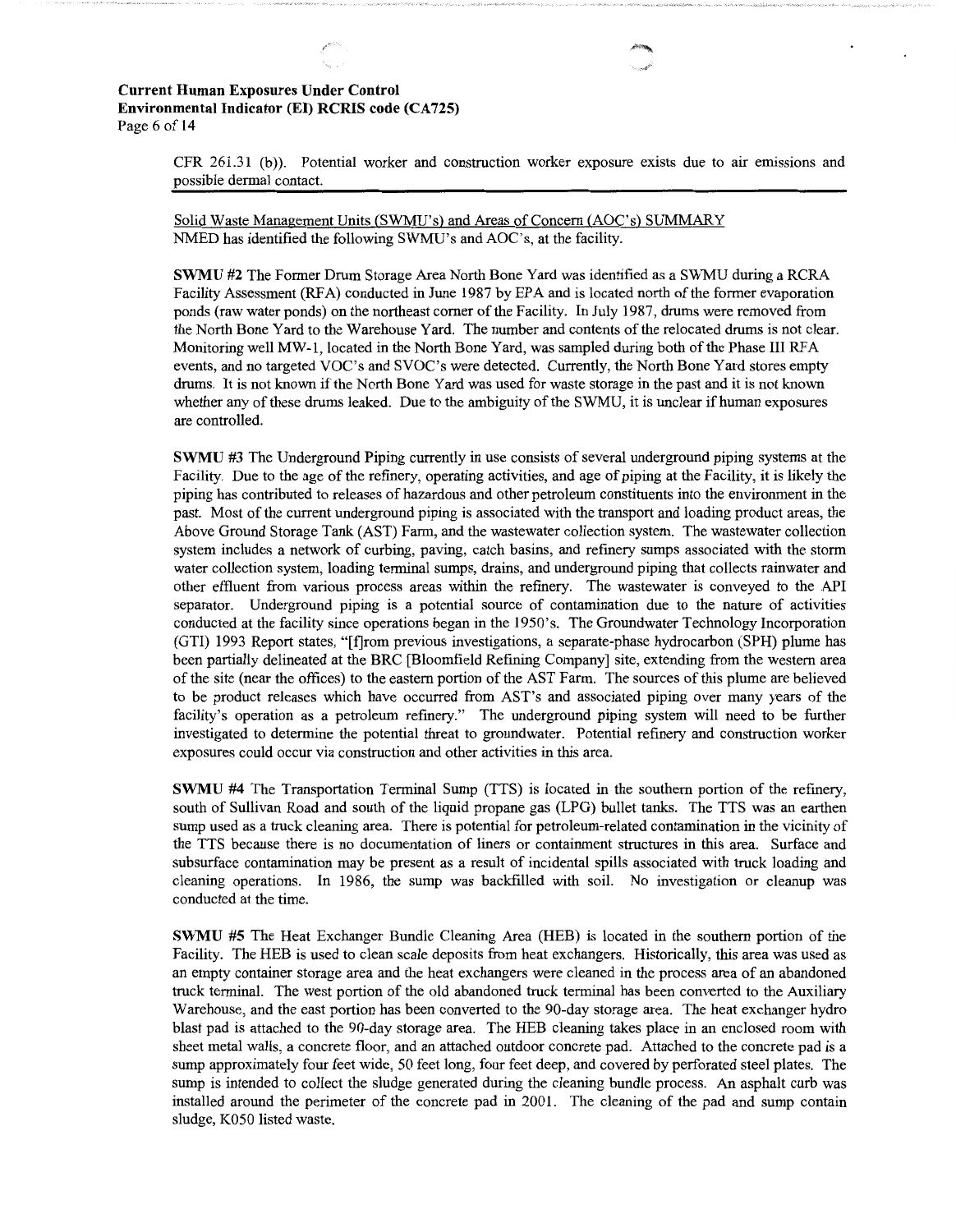# **Current Human Exposures Under Control Environmental Indicator (El) RCRIS code (CA 725)**  Page 7 of 14

**SWMU #6** The Abandoned Underground Piping consists of several networks of abandoned underground piping at the Facility, and may have leaked petroleum and other hazardous constituents into the environment. Underground piping is a potential source of contamination due to the nature of activities conducted at the Facility over the years.

**SWMU #7** Raw Water Ponds (Fresh Water Ponds) historically, the Raw Water Ponds were known as the North and South Evaporation Ponds (N & S EP) and functioned as refinery wastewater treatment ponds. Currently the ponds are referred to as the Raw Water Ponds or the Fresh Water Ponds. The Ponds are located northeast of the process area and west of the Fire Training Area. The Raw Water Ponds are lined with four to six inches of bentonite clay and estimated to have a seepage rate of approximately 10 to 20 gallons per minute (gpm). Historically, treated wastewater from the North Oily Water Pond (North aeration lagoon) was transferred to the Raw Water Ponds. From the Raw Water Ponds, the water was evaporated or transferred to the spray irrigation area to enhance evaporation. The Raw Water Ponds were decommissioned in 1994 or 1995 after the construction of the Class I injection well, which currently receives treated refinery wastewater. Upon decommissioning, the Evaporation Ponds were converted to the Raw Water Ponds for storage of river water pumped from the San Juan River prior to treatment for use in refinery operations. In July 2003, hydrocarbons were found in the #1 East Outfall located northwest of the Raw Water Ponds on the north side of Hammond Ditch. In order to prevent hydrocarbon constituents from entering into the San Juan River, the Respondents installed a recovery system that employed a collection tank and a pump at the #1 East Outfall. The water/hydrocarbon mixture from #1 East outfall is routed to Tank #38. The effluent from Tank #38 is routed to a separator tank set up for gravitational separation of the mixed hydrocarbon effluent. The recovered oil is routed to a 25,000-gallon vessel (V-610) and the water underflow is routed to the refmery's Raw Water Ponds. The effluent entering the Raw Water Ponds has contained concentrations of benzene that exceeded the WQCC standards and MCL. Due to benzene exceedances and historical use of the ponds, petroleum contamination may be present in the pond water and pond sediments.

**SWMU #8** The Inactive Landfill (formally called the Landfill) is a low-lying area located east of the Tank Farm and south of the Fire Training Area; its dimensions are unknown. The Inactive Landfill is currently not in use. It is unlined and does not have a waterproof cover, although it has been covered with soil. In October of 1984, visually contaminated soil from the aeration ponds (classified as K051 API separator sludge) was removed and disposed of in the Inactive Landfill. In November 1989, approximately 2,000 cubic yards of contaminated soil was stockpiled at the landfill area. In April 1991, the refinery operators petitioned EPA for a delisting determination for the soil, which was granted by EPA The actual date of landfill closure is unclear.

**SWMU #9** The Landfill Pond was an unlined, low-lying natural depression that resulted from blockage of an existing arroyo during the construction of the Hammond Ditch. The Landfill Pond was located east of the Fire Training Area and northeast ofMW-8. The Landfill Pond collected water from Hammond Ditch, storm water drainage from the surrounding area, and possibly other fluids associated with the Inactive Landfill. In 1985, 13 surface soil samples were collected during closure activities. Benzene was detected at 1, 300 µg/kg. The low-lying area was filled in with no protective cover and the site has been graded to conform to the general contours of the surrounding arroyo. The Landfill Pond no longer exists. The precise closure date is unknown, but appears to have occurred in January or February of 1994. A closure plan was submitted in 1986, NMED approved the closure plan in a letter dated January 25, 1994 from NMED to Giant titled Bloomfield Refming Company Landfill Pond Closure Plan Approval; however, no closure report, closure certification or closure verification documentation is in NMED's administrative record.

**SWMU #10** The Fire Training Area is located in the northeast portion of the Facility, north of the Inactive Landfill and east of the Raw Water Ponds. The Fire Training Area is utilized to train employees and the Bloomfield New Mexico Fire Department to fight fires that may occur at the Facility. This area stores holding tanks that contain diesel, gasoline, and other fuels used to set fires for training purposes. In the 1987 RCRA RFA, black oily stains were noted on the ground around several of the fuel holding tanks. Investigations conducted at the site have detected diesel-range hydrocarbon contamination in surface and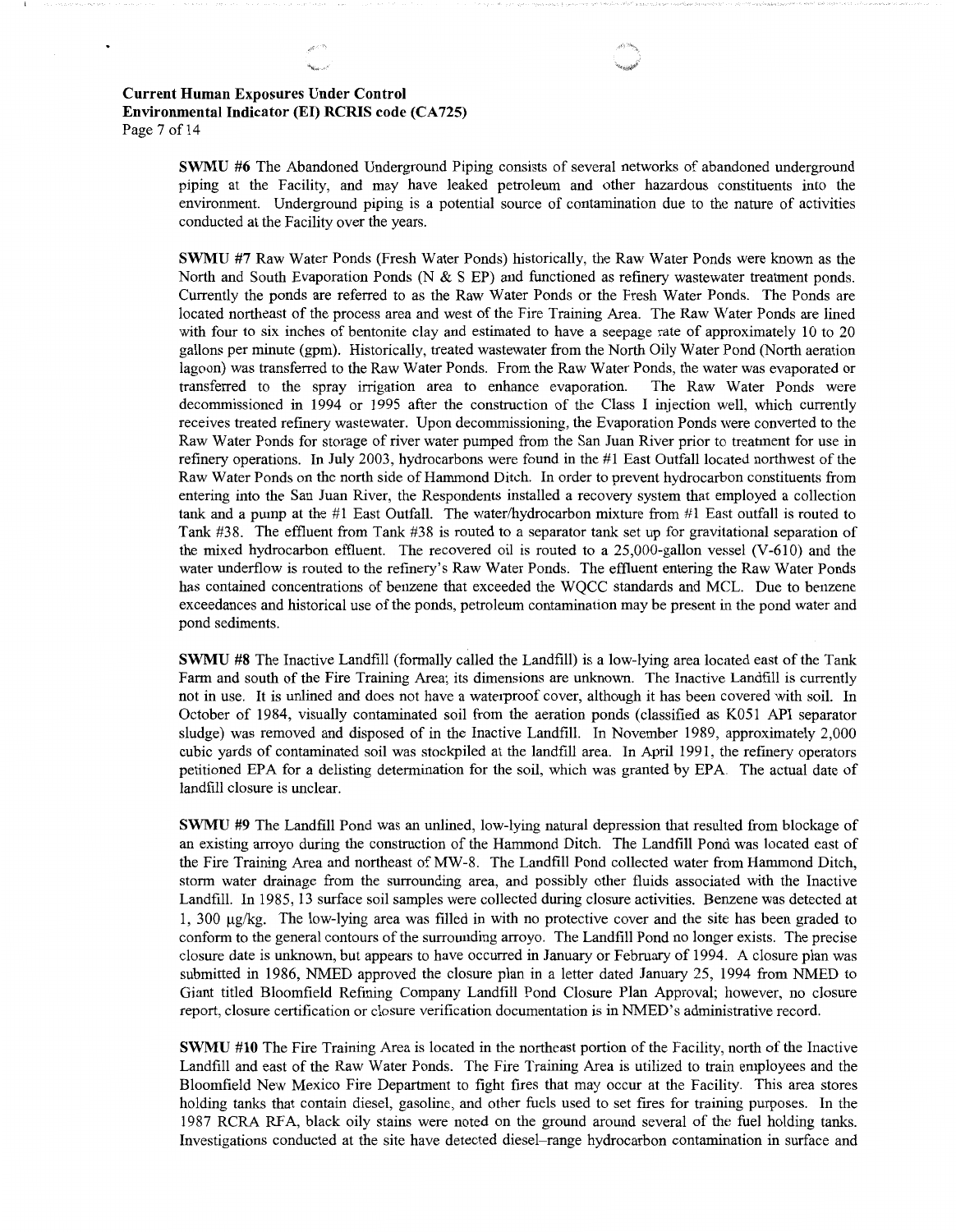## **Current Human Exposures Under Control Environmental Indicator** (EI) **RCRIS code (CA 725)**  Page 8 of 14

subsurface soils. Petroleum compounds used during training exercises have been, and could potentially continue to be, released to soils and groundwater in the vicinity of the site.

**SWMU #11** The Spray Irrigation Area is a 10-acre parcel of land located in the southeast portion of the refinery. The 1984 Discharge Plan submitted to OCD identified the Spray Irrigation Area as an area bordered by an earthen berm to prevent surface drainage into nearby drainage channels. It was used to dispose of refinery wastewater by evaporation. A four-inch aluminum pipe was used to carry wastewater from the evaporation ponds (Raw Water Ponds) to sprinkler heads located across the 10-acre parcel. Spray irrigation took place primarily between the months of March and October. OCD required the Facility to conduct soil sampling at the unit and to install a groundwater monitoring well (MW-5) as part of a site investigation. Petroleum contamination was not detected during the investigation. MW-5 is located in the irrigation plot and is currently dry. Use of the Spray Irrigation Area was discontinued in 1994. An office building and an asphalt parking lot currently occupy the site.

**SWMU #12** The API Separator is located in the process area of the refinery, south of the aeration lagoons. Fluids from the Facility's wastewater collection system, tank farm sumps, and sewer lines within the process areas are sent to the API separator. The API Separator generates listed hazardous waste (API Separator Sludge (K051). The API Separator is a large double chambered steel-reinforced concrete tank that uses gravity to separate the wastewater into three components: a sludge layer that sinks to the bottom of the separator, a scum layer containing oil that floats to the top and is returned back to the refinery process, and a clarified effluent in the middle that contains characteristic listed hazardous waste (D018). This last component is discharged from the API separator and sent to the aeration lagoons for treatment. In April 1994, a floating roof was installed on the API Separator consisting of a liquid mounted primary seal and secondary wiper seal.

**SWMU** # **13** The Process Area is located in the northwest portion of the refinery and houses most of the refinery's process units. The Process Area includes the crude unit, reforming unit, fluidized catalytic cracking unit, sulfur recovery unit, poly unit, merox treater unit, diesel hydrotreating unit, and the wastewater treatment system, including the API Separator and aeration lagoons (surface impoundments). The Process Area also incorporates pumps, valves, and piping systems used throughout the Facility to transfer various liquids among tanks and process units. The Process Area is documented as a suspected spill area. The crude unit is the site of a documented spill that occurred in 1986. Tanks 3, 4, and 5 are considered probable source areas of petroleum contamination. Bordering the process area to the north is Hammond Ditch and monitoring wells MW-45 and MW-47. SPH has collected in the french drain system constructed beneath the ditch and was discovered in substantial quantities in the monitoring wells. Both SPH and dissolved hydrocarbons are present in soil and groundwater beneath the process area.

**SWMU** # 14 Tank 3, 4, and 5 are located in the Process Area, south of recovery well (RW-9) and north of the merox treater unit. In March 2000, 500 barrels of reformate spilled from the tanks and was contained by berms in the vicinity of the tanks. Currently, Tanks 3 and 4 contain mid-grade gasoline; Tank 5 contains isomerate. The recovery wells located north of these tanks (the direction of groundwater flow) RW-22, RW-9, and RW-23 have all contained SPH since 2004.

**SWMU** # **15** Tank Farm Area is located east of the El Paso Pipeline and north of Sullivan Road in the central portion of the Facility. The Tank Farm Area consists of above ground storage tanks that store crude oil, intermediate feedstocks, finished-products, chemicals, and water. The tank sizes range from 1,000 barrels to 110,000 barrels. Over the years of operation, various releases have occurred due to spills and leaks from the tanks. Tanks 19, 22, and 26 have historically released diesel, gasoline, and kerosene of which an estimated 141 barrels were not recovered. The following tanks have documented leak repairs: 17, 18, 19, 20, 23, 24, 25, 26, 29, 30, and 31. The volume and type of product released to the environment from leaking tanks is not documented and the releases have not been characterized.

**SWMU** # **16** The Active Landfill is located east of the Fire Training Area. The Active Landfill is unlined and the dimensions and volume are unknown. The Active Landfill operation is regulated by OCD and is currently used to dispose of fluidized catalytic cracking fines and sulfur.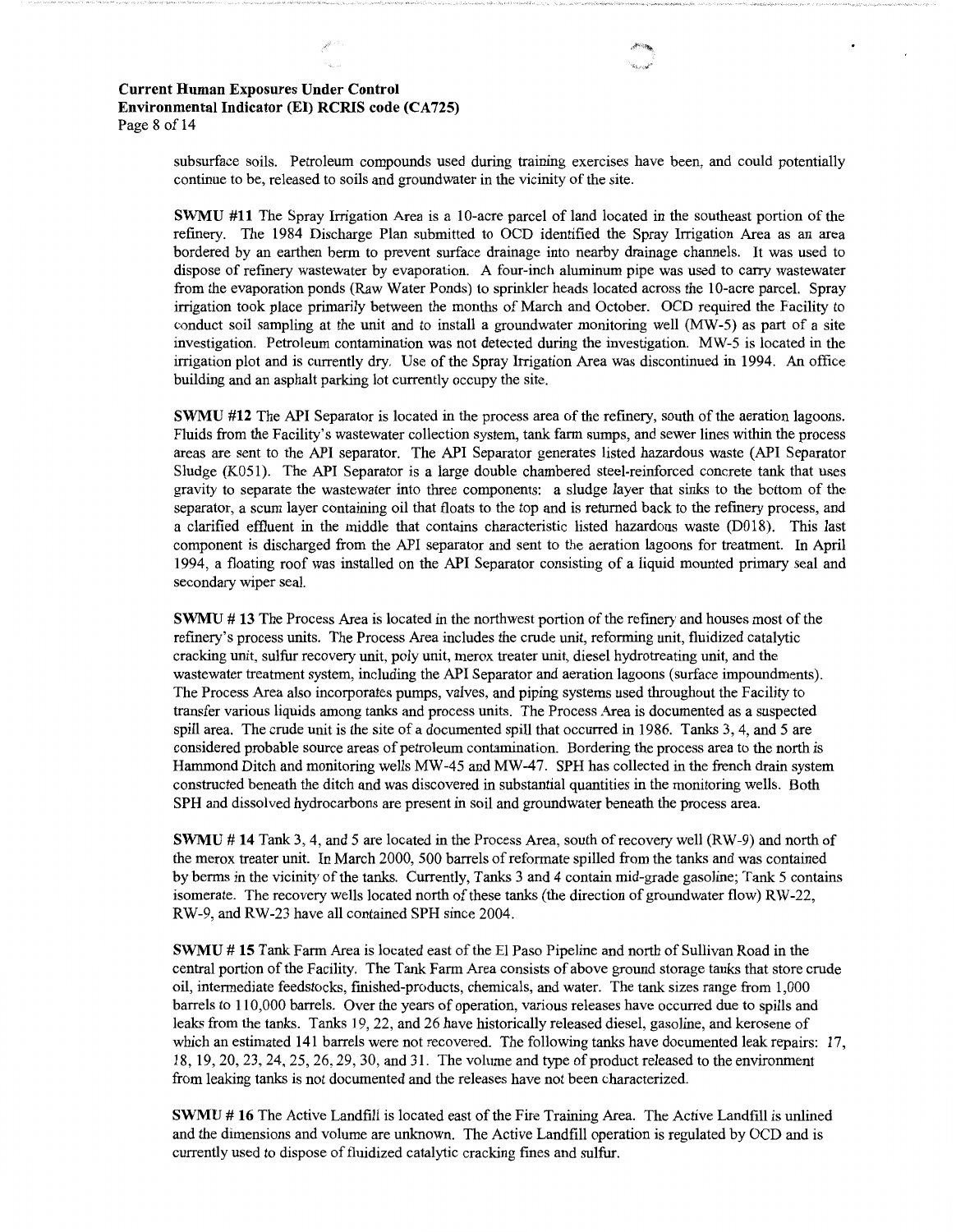**Current Human Exposures Under Control Environmental Indicator (El) RCRIS code (CA 725)**  Page 9 of 14

 $\ddot{\phantom{0}}$ 

**SWMU # 17** The River Terrace Area is located adjacent to the San Juan River north of the refinery process units. In 1999, the Facitly installed sheet pilings and a bentonite slurry wall adjacent to the San Juan River. The bentonite slurry and sheet pile barrier wall extends around the perimeter of the riverbank from the base of the bluff east of the refinery process area to the refinery river water supply inlet station. The bentonite slurry and sheet pile barrier wall was installed to prevent SPH and dissolved-phased hydrocarbons from migrating into the San Juan River. Between October 2004 and April 2005, the Facility completed another investigation in the riverbank area to evaluate the presence of petroleum contamination in groundwater on the refinery side of the bentonite slurry and sheet pile barrier wall. The investigation determined that petroleum contamination is present in the vicinity of the sheet pile/bentonite slurry wall barrier adjacent to the San Juan River and extending toward the refinery to the temporary wells east of the river inlet station. Hydrocarbons have been detected in monitoring well MW-49 located on the river side of the barrier. Human exposures are not controlled in this area based on the present contamination.

**SWMU # 18** The Warehouse Yard is a fenced-in area situated west of the refinery offices and identified as a SWMU during the June 1987 RFA. The Warehouse Yard was upgraded in 1988 to include a metal frame storage shed with concrete flooring, curbing, and a collection trench. Currently the Warehouse Yard stores drums containing lube oils and other products used in refinery processes. Recovery Well **#1** is located in the Warehouse Yard, where SPH has been detected historically; it is unclear if the SPH is a result of leaking drums.

**AOC #19** The Seep North ofMW-45 is located north of monitoring well MW-45 and was discovered in August 2004 during a site visit by NMED. SPH was discovered seeping from the bluff and migrating toward the San Juan River.

**AOC# 20** The Seep North ofMW-46 was discovered in November 2004. SPH and a water/hydrocarbon mixture were discovered seeping from the bluff and migrating toward the San Juan River. A containment structure was installed and recovered contaminated water is sent back through the wastewater treatment system.

**AOC# 21** The Seep North ofMW-47 was discovered in December 2004. SPH and a water/hydrocarbon mixture were discovered seeping from the bluff and migrating toward the San Juan River. A containment structure was installed and recovered contaminated water is sent back through the wastewater treatment system.

**AOC # 22** The Product Loading Rack and Crude Receiving Loading Racks are located in the southeastern portion of the Facility south of Sullivan Road. The loading and receiving racks are the location of known and suspected releases. The crude loading area was the site of a spill in April 1986, in which 200 barrels of diesel fuel spilled near the crude unit; 150 barrels were not recovered. The product loading rack and underground piping are potential sources of contamination. Petroleum contamination is present in monitoring wells located directly downgradient of the Product Loading Rack and Crude Receiving Rack. In August 2004, MW-25 contained 0.97 feet of SPH and samples from MW- 26 and MW-31 contained benzene concentrations of 740  $\mu$ g/L and 3,700  $\mu$ g/L, respectively.

**AOC# 23** The Southeast Holding Ponds are located in the far southeast portion of the Facility south of Sullivan Road. The Southeast Holding Ponds are double lined constructed with 60-milimeter high density polyethylene (60 mm HDPE). The ponds are used as a holding basin for excess treated wastewater reportedly utilized when the injection well is under repair or at capacity.

**AOC # 24** Tank Area 41 and 43 are located in the southeastern portion of the Facility south of Sullivan Road and contain crude oil. This is an area of suspected releases. Contamination is present in monitoring wells located northwest of the tanks located generally downgradient from Tanks 41 and 43. In August 2004, MW-25 contained 0.97 feet of SPH and samples from MW-26 and MW-31 contained benzene concentrations at 740 µg/L and 3,700 µg/L, respectively.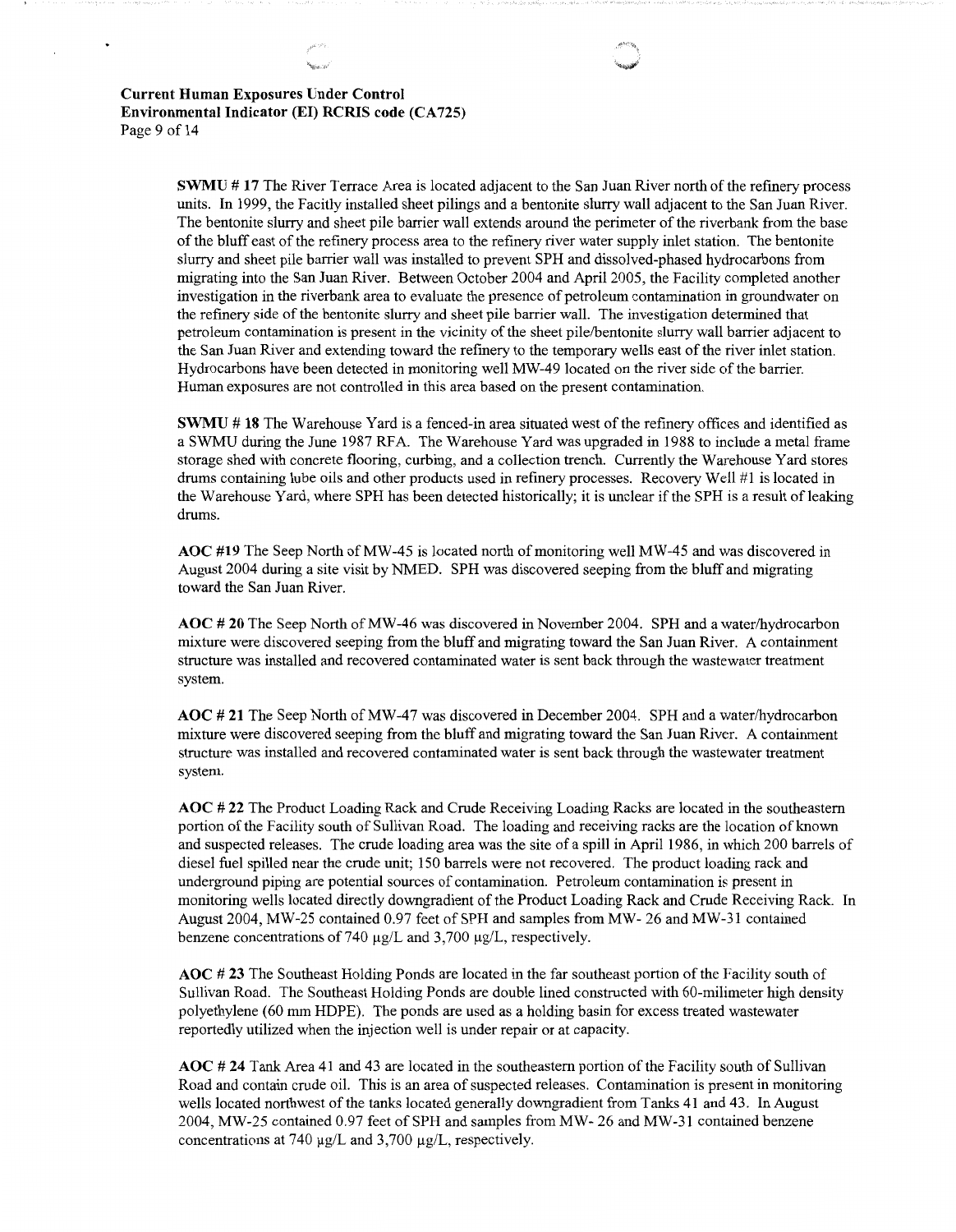**AOC# 25** The Auxiliary Warehouse and 90-DayStorage Area are located in the southern portion of the Facility abutting the Heat Exchange Bundle Cleaning Area to the west. The Auxiliary Warehouse and 90- Day Storage Area were constructed from a metal building that was a former abandoned truck terminal.

**AOC# 26** The Tank Area 44 and 45 are located west ofMW-5 in the southern portion of the facility, south of Sullivan Road. Tanks 44 and 45 store MTBE and naphtha. Tanks 44 and 45 may be a source of petroleum contamination detected nearby. MTBE is detected in a majority of the monitoring wells at the Facility indicating that a release may have occurred from Tank 44 or its ancillary equipment. A documented spill of naphtha occurred in November of 1984 from an unspecified storage tank in this area.

#### **References**

EPA, August 25, 1987, *Preliminary Review Report/Visual Site Inspection Bloomfield Refining Company,*  pages: Section 2.7 page 2-6; Section 3.4.1.4 pages 3-14-3-16.

Groundwater Technology, Inc., March 1993, *RCRA Facility Investigation Task I: Description of Current Conditions,* pages: Sections 1.2 page 4; Section 1.3 pages 4-7; Section 1.5 pages 9-11; Section 2.1 pages 12-15; Section 3.0 pages 17, 19-20, 22, 24, 27-28;AppendixA, 9-11.

Groundwater Technology, Inc., November 1994, *RCRA Facility Investigation/Corrective Measures Study Report,* pages: Section 1.0 page 2; Section 2.0 page 14, 15; Section 3.0, Section 5.0 pages 38-39.

New Mexico Environment Department, February 2, 1999, *RCRA Corrective Action, Environmental Indicator (EI) RCRIS code (CA725).* 

RCRA Facility Investigation Task 2 Work Plan, Bloomfield Refining Company (1993) and Discharge Plan Application, Site Investigation and Abatement Plan dated, (July 1999) *(revision in preparation}* 

Giant Refining Company, January 30, 1996, *Part B Operating Permit Application For Hazardous Waste Treatment Surface Impoundments NMD 089 416 416,* pages: Section 2.4, 2.5, 2.6.

BR, September 2001, *Discharge Plan Application, Site Investigation and Abatement Plan CMS Volume II (Discharge Plan),* pages: Table 1, Table 2, Appendix A.

Bloomfield Refinery, September 2002, *Supplement to Bloomfield Refinery Discharge Plan Application, Site Investigation and Abatement Plan CMS* Volume 1, pages: Attachment OCD 2.

Giant Refining Company, December 23, 2003, *Notification of Separate-Phase Hydrocarbon In Monitor Well #47.* 

GRCB, December 2003, *Solid Waste Management Assessment Report.* 

Schmaltz, Randy, October 15, 2003, email # *1 East Outfall.* 

Schmaltz, Randy, August 13, 2003, *#1 East Outfall Hydrocarbon.* 

New Mexico Energy, Minerals, and Natural Resources, Oil Conservation Division, August 13, 2004, *Emergency Action Directive.* 

Giant Refining Company, December 9, 2004, *Topographic Map Request.* 

San Juan Refining Company (SJRC), April 2004, *Gruond (sic) Water Remediation and Monitoring Annual Report,* pages: ii, iv, Tables Section.

Schmaltz, Randy, November 24, 2004, *Giant Bloomfield Refinery* - *River Terrace Sheet Pile Are.*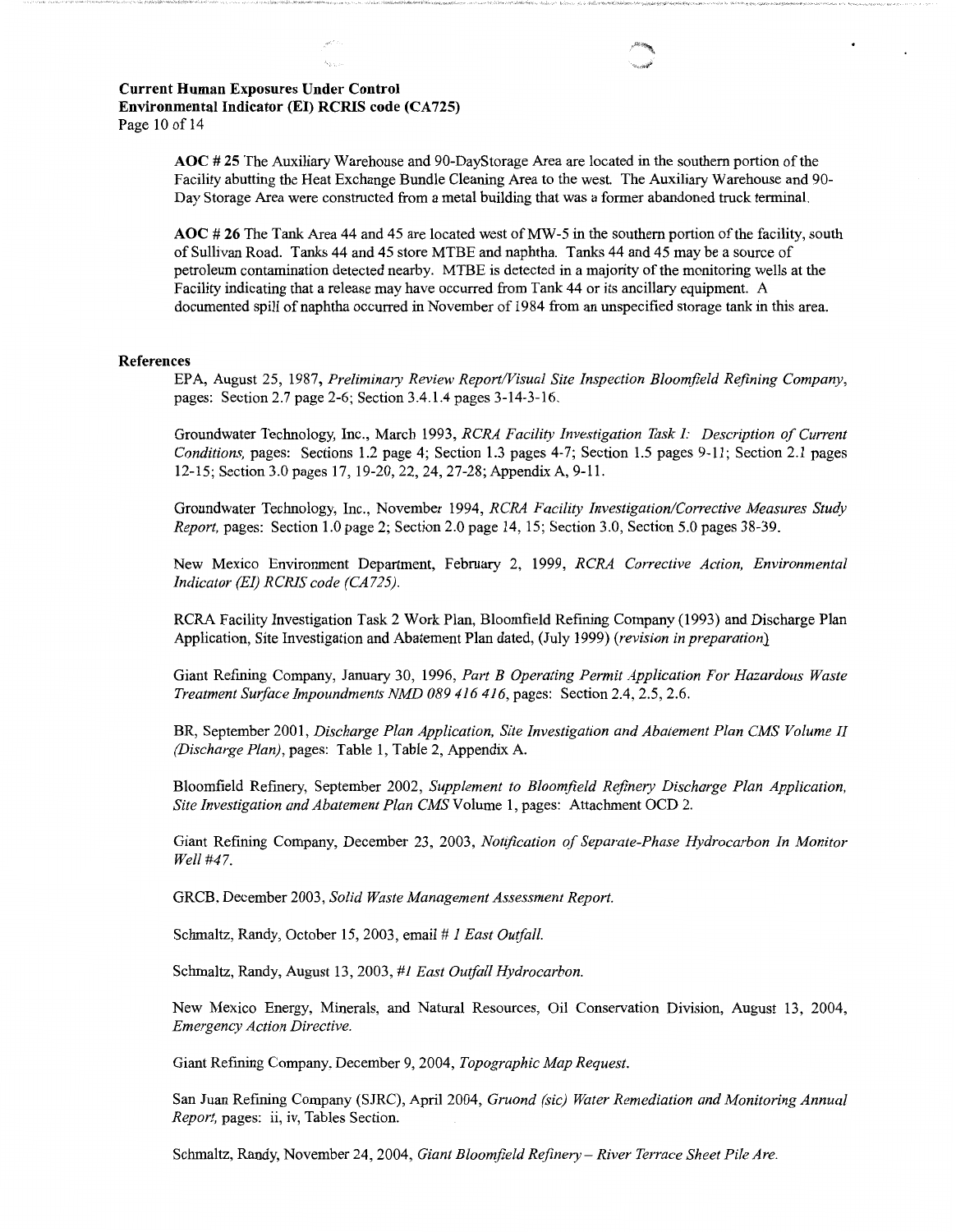# **Current Human Exposures Under Control Environmental Indicator (El) RCRIS code (CA 725)**  Page 11 of 14

 $\Delta$ 

 $\sim$ 

Schmaltz, Randy, December 7, 2004, *Release Progress Report 12-7-04.* 

Schmaltz, Randy, September 15, 2004, email: *Release North of MW-45 Progress Report.* 

Schmaltz, Randy, November 5, 2004, email: *Release Progress Update 11/15/04.* 

Giant Refinery, November 15, 2005, *Giant Refining Fax.* 

San Juan Refining Company, April 2005, *2004 Groundwater Remediation and Monitoring Annual Report,*  San Juan Refining, Volume 1, pages: Sections 2, Section 7, Section 9.

San Juan Refining Company, July, 2005, *OCD Discharge Plan Application,* pages: Section 5.0, Section 7.0, and Section 9.0.

Giant Bloomfield Refinery, October 28, 2005, *Bioventing Monitoring Plan (Revised) River Terrace Voluntary Corrective Measures,* pages: Appendix C.

GRCB, January 2005, Giant Bloomfield Refinery - NMED *Conditional Approval of River Terrace Area Voluntary Corrective Measures Plan,* Response to NMED Conditions of Approval.

New Mexico Environment Department, November 15, 2005, *Communication Record-Active Land farm.* 

Malcolm Pirnie (prepared for Giant Refining Company, Bloomfield, New Mexico), June 2006, *Interim Measures Implementation Report North Boundary Barrier and Collection System.*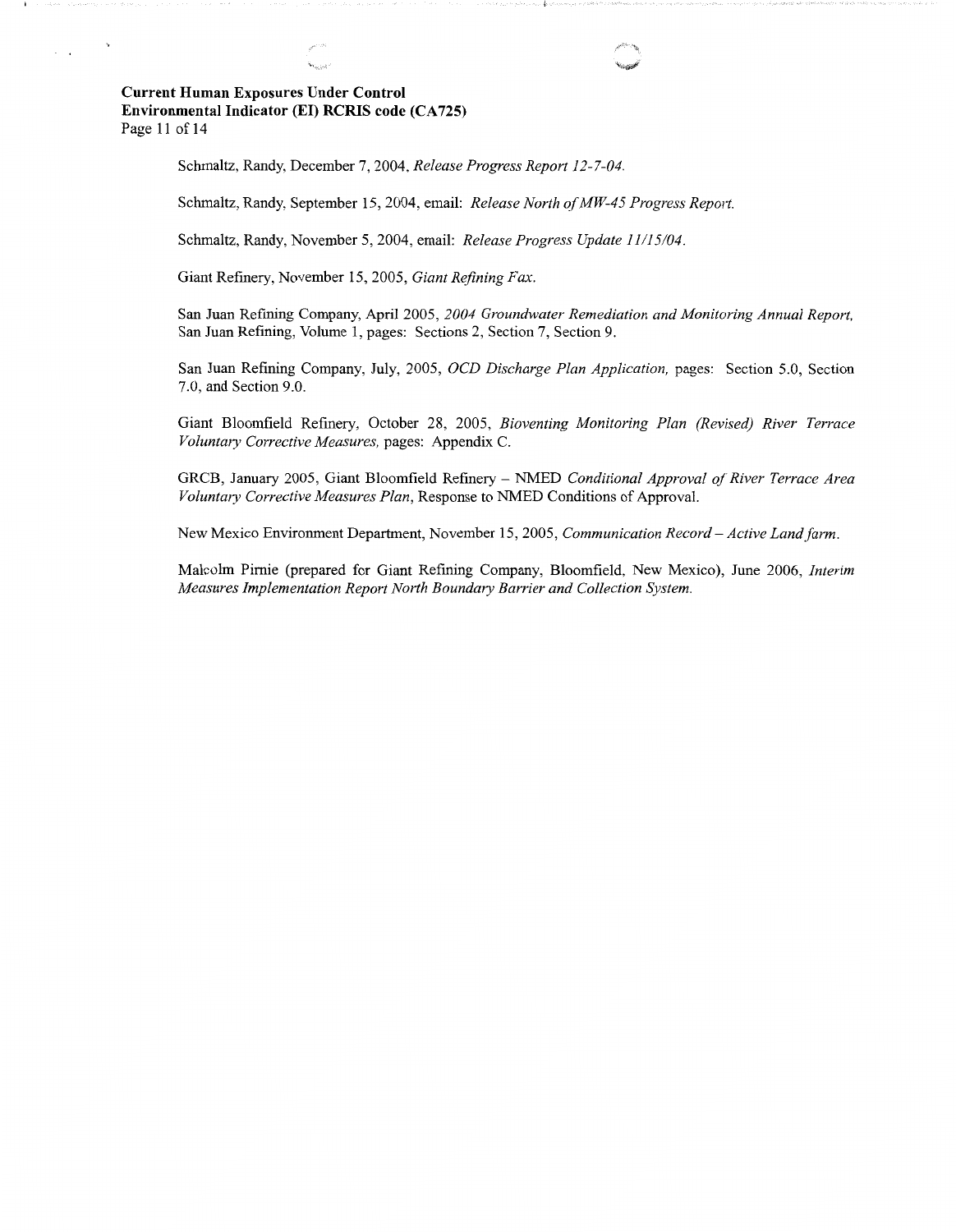3. Are there **complete pathways** between "contamination" and human receptors such that exposures can be reasonably expected under the current (land- and groundwater-use) conditions?

Summary Exposure Pathway Evaluation Table

### Potential **Human Receptors** (Under Current Conditions)

 $\sim$ 

| "Contaminated" Media Residents Workers Day-Care Construction Trespassers Recreation Food <sup>3</sup> |           |              |           |              |                           |                           |                         |
|-------------------------------------------------------------------------------------------------------|-----------|--------------|-----------|--------------|---------------------------|---------------------------|-------------------------|
| Groundwater                                                                                           | <u>No</u> | Yes          | No.       | Yes          | Yes                       | <u>No</u>                 | No                      |
| Air (indoors)                                                                                         |           |              |           |              |                           |                           |                         |
| Soil (surface, e.g., $\leq$ 2 ft)                                                                     | <u>No</u> | $_{\rm Yes}$ | <u>No</u> | ${\rm Yes}$  | $_{\rm Yes}$              | <u>No</u>                 | <u>No</u>               |
| Surface Water                                                                                         | No        | $Yes$        | <u>No</u> | $_{\rm Yes}$ | $Yes$                     | ${\rm Yes}$               | $\underline{\text{No}}$ |
| Sediment                                                                                              | No        | Yes          | <u>No</u> | Yes          | $_{\rm Yes}$              | $\underline{\mathrm{No}}$ | <u>No</u>               |
| Soil (subsurface e.g., $>2$ ft) No                                                                    |           | $Yes$        | <u>No</u> | $_{\rm Yes}$ | $\underline{\mathrm{No}}$ | <u>No</u>                 | <u>No</u>               |
| Air (outdoors)                                                                                        | <u>No</u> | Yes          | <u>No</u> | Yes          | $_{\rm Yes}$              | No                        | No                      |

Instructions for Summary Exposure Pathway Evaluation Table:

- 1. Strike-out specific Media including Human Receptors' spaces for Media which are not "contaminated") as identified in #2 above.
- 2. Enter "yes" or "no" for potential "completeness" under each "Contaminated" Media -- Human Receptor combination (Pathway).

Note: In order to focus the evaluation to the most probable combinations some potential "Contaminated" Media - Human Receptor combinations (Pathways) do not have check spaces ("\_\_\_"). While these combinations may not be probable in most situations they may be possible in some settings and should be added as necessary.

- If no (pathways are not complete for any contaminated media-receptor combination) skip to #6, and enter "YE" status code, after explaining and/or referencing condition(s) inplace, whether natural or man-made, preventing a complete exposure pathway from each contaminated medium (e.g., use optional Pathway Evaluation Work Sheet to analyze major pathways).
- $X$  If yes (pathways are complete for any "Contaminated" Media Human Receptor combination) - continue after providing supporting explanation.
- If unknown (for any "Contaminated" Media Human Receptor combination) skip to #6 and enter "IN" status code

Rationale and Reference(s): There is potential for refinery worker and construction worker exposure at the following SWMUs and AOCs: the Process Areas, the Tank Farms, the Aeration Ponds, underground piping active and inactive, Transportation Terminal Sump, Raw Water Ponds, Fire Training Area, API Separator, Tank 3, 4, and 5, Tank Farm Area, Active Landfill, River Terrace Area, Seep North ofMW-45, Seep North of MW-46, Seep North of MW-47, Product Loading Rack and Crude Receiving Loading Racks, Tank Area 41 and 43, Auxillary Warehouse and 90-Day Storage Area, and the Tank Area 44 and 45. Although interim measures have been implemented at the seeps, there is still a possibility for residual contaminants from the bluff and drainages to migrate to the San Juan River. The River Terrace Area is hydraulically connected to the San Juan River and is also contaminated with hydrocarbons. There is potential for exposure to recreational users of the San Juan River. In particular, if the recreational users were to exit the river on the river bank side of the refinery. See references under number 2 pages 9-10.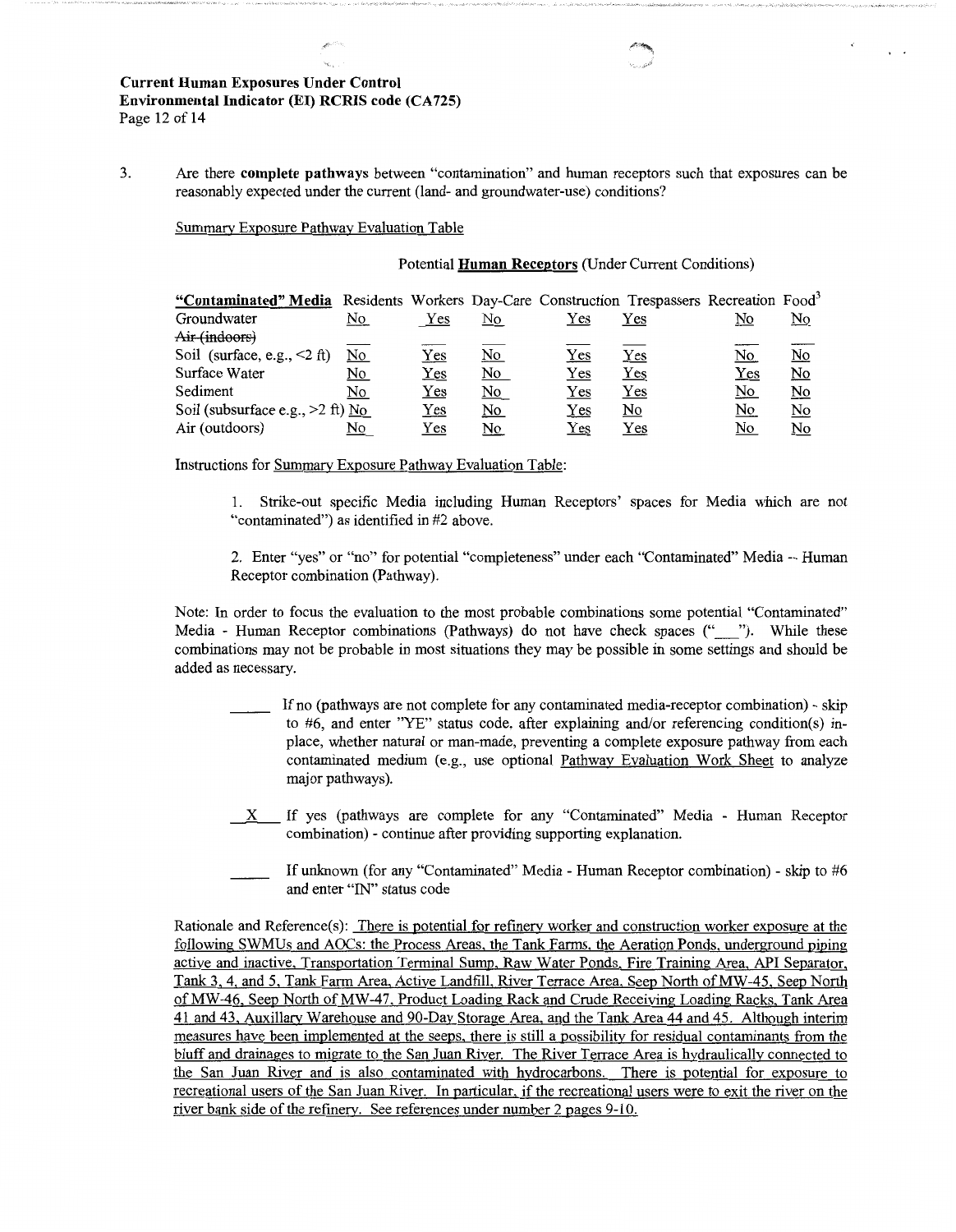<sup>3</sup> Indirect Pathway/Receptor (e.g., vegetables, fruits, crops, meat and dairy products, fish, shellfish, etc.)

.. ...\_,

- 4. Can the **exposures** from any of the complete pathways identified in #3 be reasonably expected to be **"significant"<sup>4</sup>**(i.e., potentially "unacceptable" because exposures can be reasonably expected to be: 1) greater in magnitude (intensity, frequency and/or duration) than assumed in the derivation of the acceptable "levels" (used to identify the "contamination"); or 2) the combination of exposure magnitude (perhaps even though low) and contaminant concentrations (which may be substantially above the acceptable "levels") could result in greater than acceptable risks)?
	- If no (exposures can not be reasonably expected to be significant (i.e., potentially "unacceptable") for any complete exposure pathway) - skip to #6 and enter "YE" status code after explaining and/or referencing documentation justifying why the exposures (from each of the complete pathways) to "contamination" (identified in #3) are not expected to be "significant."
	- \_x\_ If yes (exposures could be reasonably expected to be "significant" (i.e., potentially "unacceptable") for any complete exposure pathway) - continue after providing a description (of each potentially "unacceptable" exposure pathway) and explaining and/or referencing documentation justifying why the exposures (from each of the remaining complete pathways) to "contamination" (identified in #3) are not expected to be "significant."

If unknown (for any complete pathway) - skip to #6 and enter "IN" status code

Rationale and Reference(s):

There is potential for worker and construction worker exposure at the following SWMUs and AOCs: the Process Areas, the Tank Farms, the Aeration Ponds, underground piping active and inactive, Transportation Terminal Sump, Raw Water Ponds, Fire Training Area, API Separator, Tank 3, 4, and 5, Tank Farm Area, Active Landfill, River Terrace Area, Seep North of MW-45, Seep North of MW-46, Seep North of MW-47, Product Loading Rack and Crude Receiving Loading Racks, Tank Area 41 and 43, Auxiliary Warehouse and 90-Day Storage Area, and the Tank Area 44 and 45. Although interim measures have been implemented at the Seeps and the River Terrace, there is still a possibility for residual contaminants from the bluff, drainages, and river bank area to migrate to the San Juan River. See reference in number 2, page 9-10.

- 5. Can the "significant" **exposures** (identified in #4) be shown to be within **acceptable** limits?
	- If yes (all "significant" exposures have been shown to be within acceptable limits) continue and enter "YE" after summarizing and referencing documentation justifying why all "significant" exposures to "contamination" are within acceptable limits (e.g., a sitespecific Human Health Risk Assessment).
	- **\_\_ X\_** If no (there are current exposures that can be reasonably expected to be "unacceptable") continue and enter "NO" status code after providing a description of each potentially "unacceptable" exposure.
	- If unknown (for any potentially "unacceptable" exposure) continue and enter "IN" status code